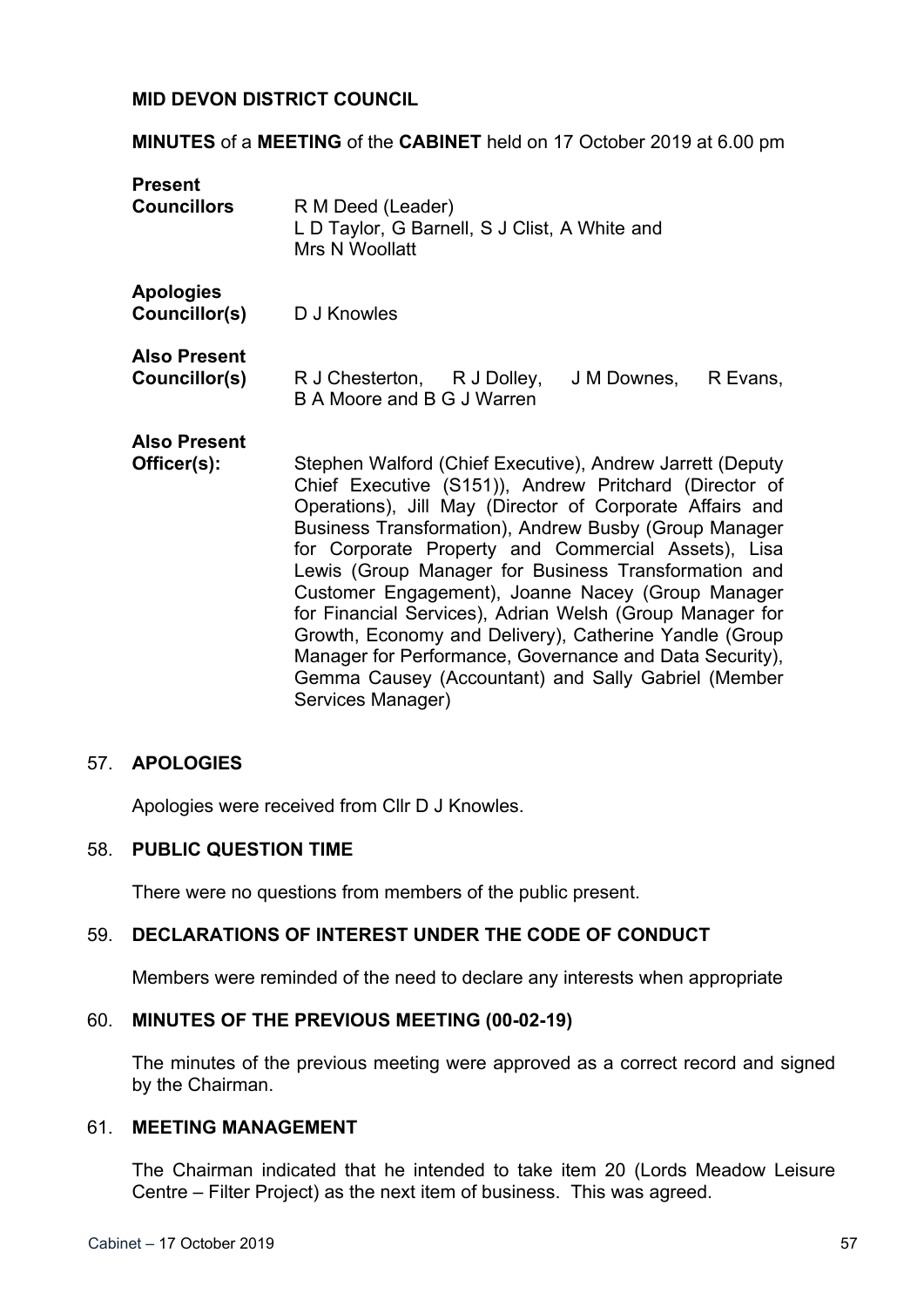## 62. **LORDS MEADOW LEISURE CENTRE - FILTER PROJECT (00-03-15)**

The Cabinet had before it a \*report of the Group Manager for Corporate Property and Commercial Assets providing a review of the tender exercise for essential maintenance work at Lords Meadow Leisure Centre and to award the JCT Intermediate Building Contract with Contractors Design 2016 to two contractors.

The Cabinet Member for Housing and Property Services outlined the contents of the report explaining the work that needed to take place with regard to the replacement of the pool filters and the essential maintenance that was required. Both projects would take place simultaneously over the Christmas period.

Consideration was given to planned works and the timing of the closure of the pool area.

**RESOLVED** the JCT Intermediate Building Contract with Contractors Design 2016 building contracts for essential planned maintenance works to two pool filters and the repair and upgrade to the fabric of both swimming pools at Lords Meadow Leisure Centre be awarded to supplier C for Lot 1 and supplier B for Lot 2.

(Proposed by the Chairman)

Note: \*Report previously circulated, copy attached to minutes.

## 63. **MOTION 558 (COUNCILLOR J M DOWNES - 29 JULY 2019) (00-07-42)**

The following motion had been referred by Council to the Cabinet for consideration:

'That this council should lobby government to bring forward a revised council tax scheme that seeks to encourage a system linked to emissions. The scheme should be able to vary council tax to overtly incentivise the construction of properties that can demonstrate high levels of sustainability and energy efficiency, while acting as a penalty for those that don't. Methods to encourage investment in retrofitting to existing properties should also be explored, given the largest proportion of housing emissions will come from existing housing stock rather than new build'.

The Chairman invited Cllr Downes to speak to the motion.

Cllr Downes addressed the meeting stating that the Council had made the climate change declaration and that there was a need to act on the issues that we as an authority had control over which included the Council Tax scheme. High levels of sustainability and energy efficiency through development should be rewarded with a variation in Council Tax.

The Chief Executive informed the meeting that the Council had submitted an expression of interest with regard to financial modelling work which would consider the principle of a reduced Council Tax to reflect carbon reduction however the legislation with regard to Council Tax and Business Rates still had to be adhered to.

Consideration was given to: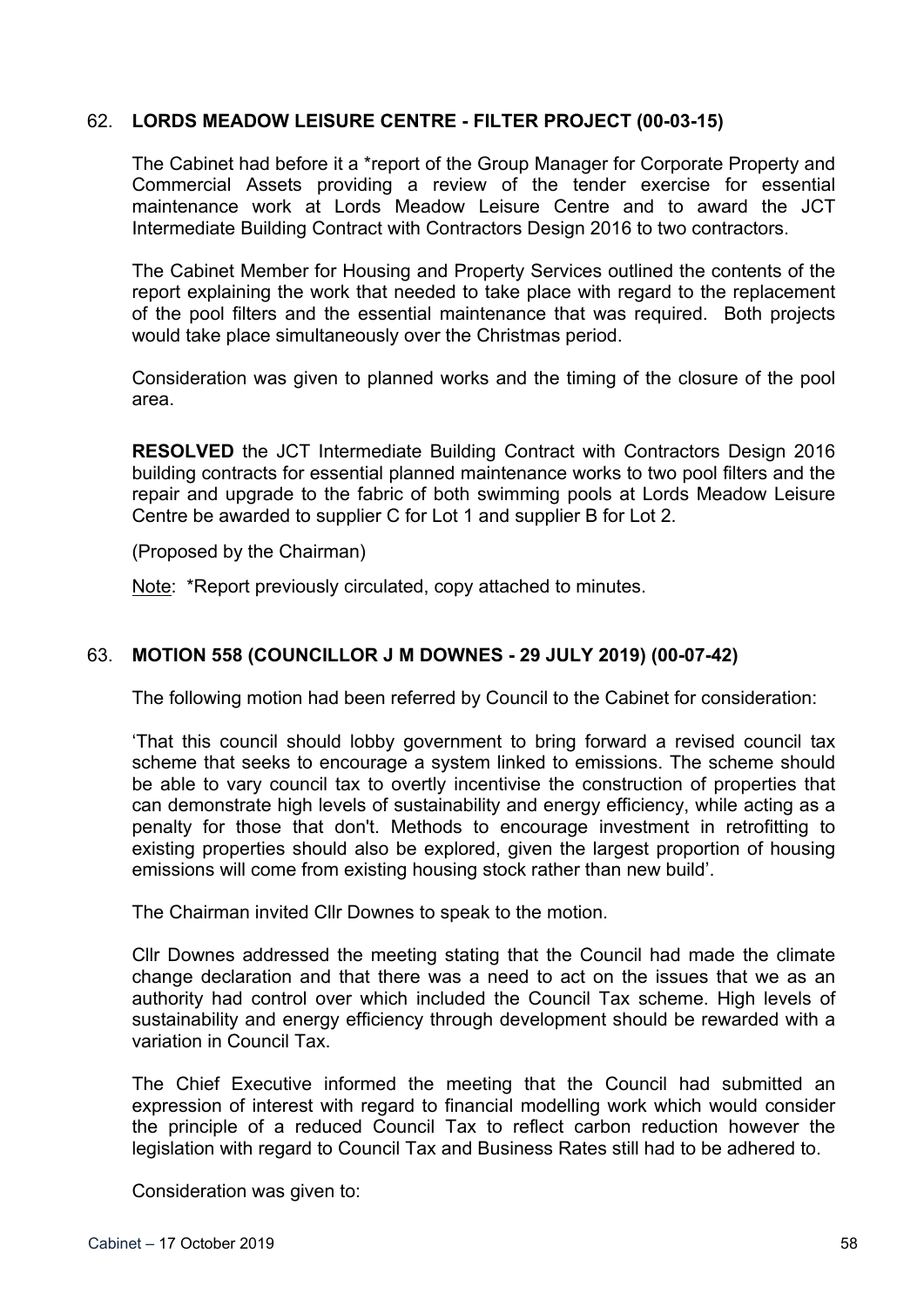- The financial modelling exercise
- The intention for new development was encouraging
- Retrospective schemes would be expensive
- The need to encourage low carbon building projects

Following discussions Cllr Downes informed the meeting that he would amend his motion to read:

That this council should lobby government **to change the council tax scheme to one** that seeks to encourage a system linked to emissions. The scheme should be able to vary council tax to overtly incentivise the construction of properties that can demonstrate high levels of sustainability and energy efficiency, while acting as a penalty for those that don't. Methods to encourage investment in retrofitting to existing properties should also be explored, given the largest proportion of housing emissions will come from existing housing stock rather than new build.

It was therefore:

**RECOMMENDED** to Council that Motion 558 as amended be supported

(Proposed by the Chairman)

#### 64. **CABINET MEMBER FOR ENVIRONMENT AND CLIMATE CHANGE. (00-23-22)**

Arising from discussions at its recent meeting the Environment Policy Development Group made the following recommendation: that the Cabinet Member for Environment's title be changed to Cabinet Member for Environment and Climate Change.

The Leader informed the meeting that he already had the authority to appoint and determine the role and responsibilities of each Cabinet Member. This was acknowledged by the Cabinet.

#### 65. **REVIEW OF THE HOUSING SERVICE HARASSMENT POLICY (00-23-56)**

Arising from a report of the Group Manager for Housing reviewing the Housing Service's Harassment Policy, the Homes Policy Development Group had recommended that the changes identified in the tracked changed Harassment Policy be approved.

The Cabinet Member for Housing and Property Services outlined the contents of the report.

Consideration was given to the consultation that had taken place and the feedback received.

**RESOLVED** that the recommendation of the Policy Development Group be approved.

(Proposed by the Chairman)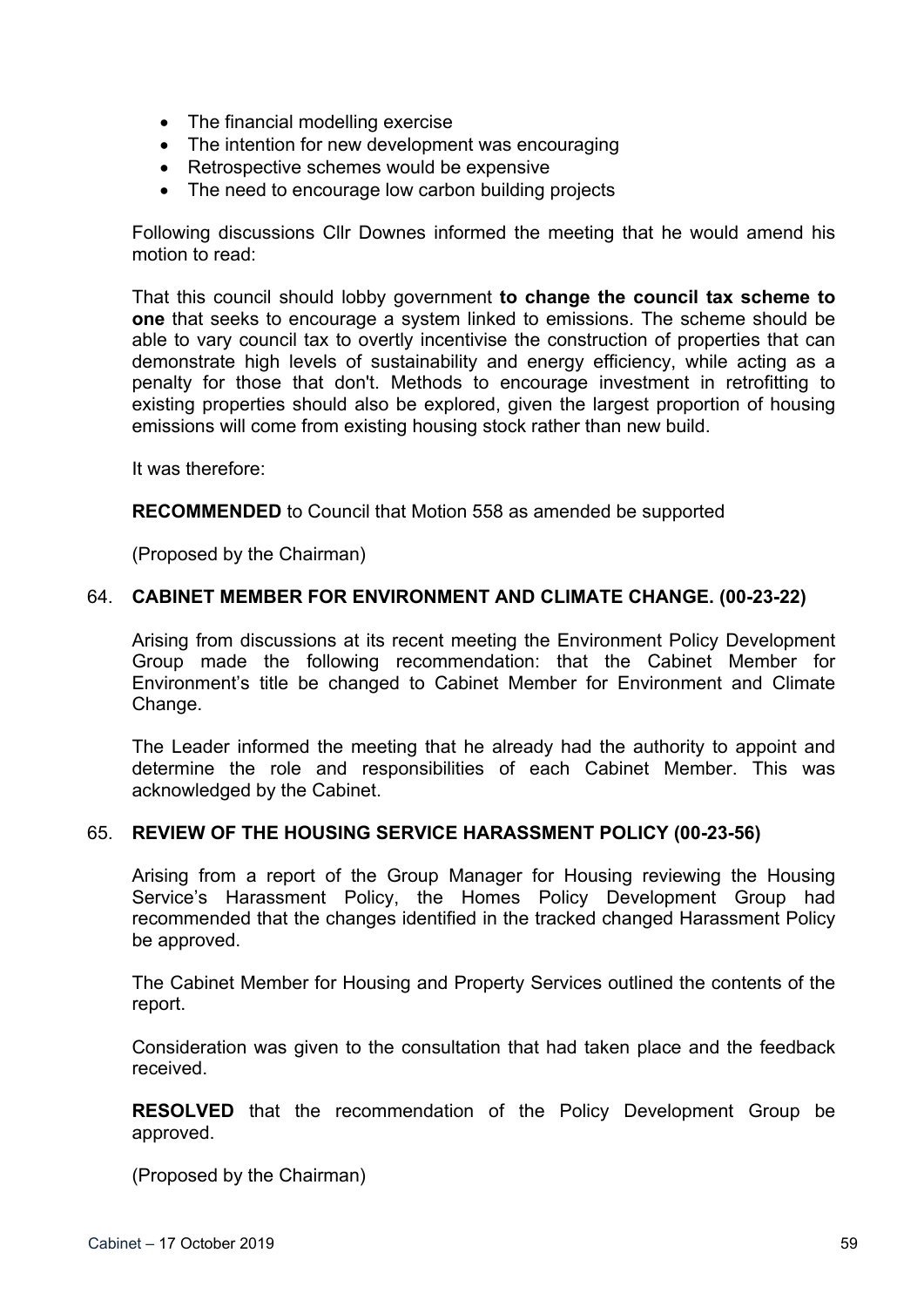Note: \*Report previously circulated, copy attached to minutes.

### 66. **COUNCIL TENANCY RENT DEBIT FREQUENCY (00-27-22)**

Arising from a report of the Group Manager for Housing reviewing the weeks over which rent was charged on a yearly basis, the Homes Policy Development Group had recommended that Council tenants be charged rent over 52 weeks each year and not 48 as currently charged.

The Cabinet Member for Housing and Property Services outlined the contents of the report stating that this change would bring rent payments into line with Universal Credit.

**RESOLVED** that the recommendation of the Policy Development Group be approved.

(Proposed by the Chairman)

Note: \*Report previously circulated, copy attached to minutes.

### 67. **REVIEW OF THE HOUSING SERVICE HOARDING POLICY (00-28-57)**

Arising from a report of the Group Manager for Housing reviewing the Housing Service's Hoarding Policy, the Homes Policy Development Group had recommended that the tracked changes in the revised Hoarding Policy be approved.

The Cabinet Member for Housing and Property Services outlined the contents of the report.

**RESOLVED** that the recommendation of the Policy Development Group be approved.

(Proposed by the Chairman)

Note: \*Report previously circulated, copy attached to minutes.

### 68. **REVIEW OF THE HOUSING SERVICE PETS AND ANIMALS POLICY (00-30-07)**

Arising from a report of the Group Manager for Housing reviewing the Housing Service's policy in relation to pets and animals, the Homes Policy Development Group had recommended that the revised changes to the Pets and Animals Policy be approved.

The Cabinet Member for Housing and Property Services outlined the contents of the report.

**RESOLVED** that the recommendation of the Policy Development Group be approved.

(Proposed by Cllr S J Clist and seconded by Cllr G Barnell)

Note: \*Report previously circulated, copy attached to minutes.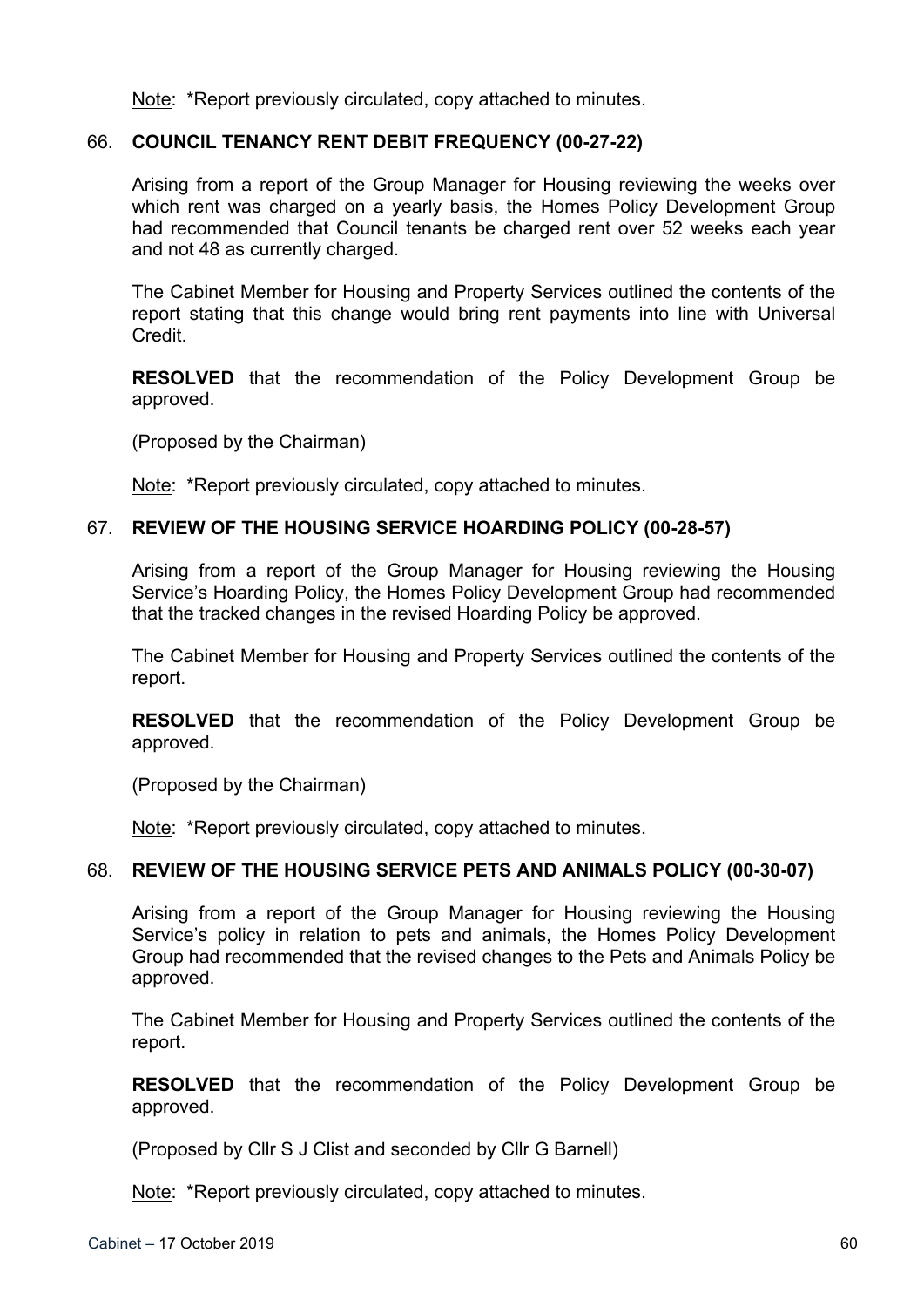## 69. **OVERPAYMENTS FOR CAR PARKING (00-31-27)**

On 22 August 2019, as part of their consideration of the Car Parking Working Group report, the Cabinet had made a recommendation that: "The Economy PDG be requested to consider the issue of overpayments for car parking and what should happen to the additional income."

The Economy PDG at its meeting on 26 September discussed the matter and made the following recommendation "that any small monies overpaid from car parking are retained and utilised within the overarching car park budget"

The Chairman of the Economy Policy Development Group was present and stated that because of the revised car parking tariffs the amount of overpayment had reduced and that amending the process would not be cost effective due to officer time.

It was therefore:

**RESOLVED** that the recommendation of the Policy Development Group be approved.

(Proposed by the Chairman)

### 70. **COST RECOVERY & COMMERCIALISATION IN GROWTH, ECONOMY & DELIVERY (00-33-10)**

Arising from a report of the Head of Planning Economy and Regeneration presenting the steps necessary to introduce cost recovery into the Growth, Economy and Delivery Service, and providing an update with regard to potential next steps for further commercialisation within the service, the Economy PDG had made the following recommendation:

- a) The bill of charges for economic development related advice with regard to the planning process laid out in Section 2.0 be approved.
- b) Officers be tasked with seeking LGA funding to help investigate opportunities within the service for further commercialisation including the potential to develop a commercial arm for the delivery of some discretionary services.

The Cabinet Member for Planning and Economic Regeneration outlined the contents of the report stating that the idea of recouping costs related to the discretionary services provided by the Planning Service and focussed on planning performance agreements and pre-application advice. The second part of the report focussed on commercialisation and how the Council could get involved strategically through property acquisition, commercial employment sites and business opportunities which would bring in an income for the authority. There was a need to tailor the department's strengths using the commercial corridors available in the area and therefore the recommendation to seek funding via the Local Government Association was encouraged.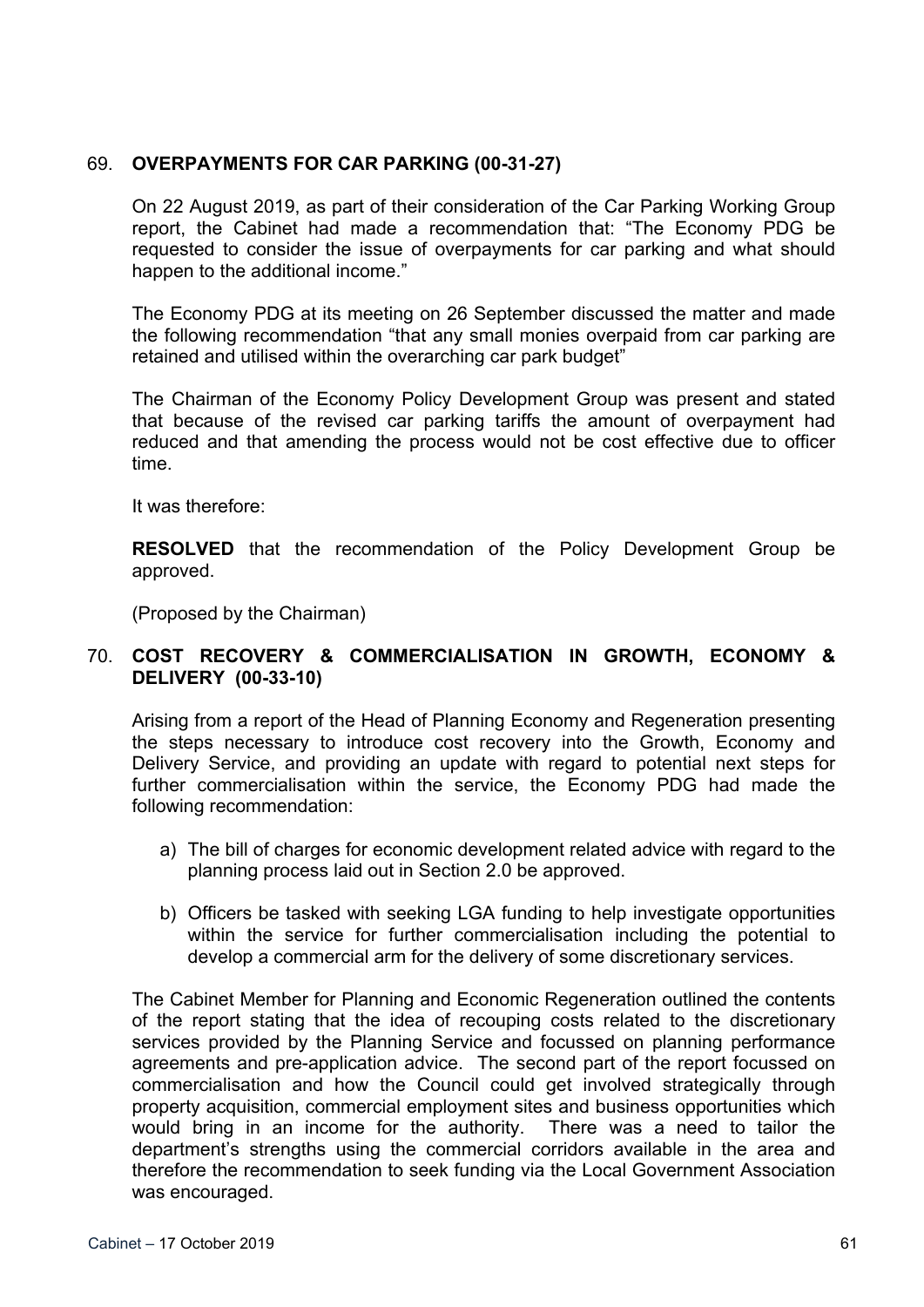Consideration was given to:

- Planning Performance Agreements and the delivery of permissions within agreed timescales
- The commercialisation project would be an exciting opportunity with a view to providing incubator space and start up areas owned by the council for local businesses.

**RESOLVED** that the recommendation of the Policy Development Group be approved.

(Proposed by the Chairman)

Note: \*Report previously circulated, copy attached to minutes.

## 71. **HEART OF THE SOUTH WEST JOINT COMMITTEE GOVERNANCE UPDATE (00- 42-34)**

The Cabinet had before it a \*report of the Chief Executive providing an update for the Constituent Authorities on the Joint Committee's governance arrangements and budgetary position for 2019/20.

The Chief Executive outlined the contents of the report stating that the additional remit was identified within the extract from the Joint Committee's arrangements document available at appendix A and that the report had been circulated to all 16 constituent authorities. The minor changes were reported which identified an extended terms of reference for the joint committee and a small rise in the financial contribution.

Consideration was given to: any further changes to the remit of the committee (which may include any further devolution discussions) would require support from all 16 constituent authorities.

**RECOMMENDED** to Council that:

- a) the amendments (shown in red) to the Committee's list of functions in the Arrangements document – Appendix A attached be approved;
- b) Somerset County Council as the administering authority for the Joint Committee be approved; and
- c) The updated budget provision for 2019/20 be noted.

(Proposed by the Chairman)

Note: \*Report previously circulated, copy attached to minutes.

### 72. **DRAFT 2020/21 GENERAL FUND AND CAPITAL BUDGETS (00-48-30)**

The Cabinet had before it and **NOTED** a \*report of the Deputy Chief Executive (S151) considering the initial draft 2020/21 budget and options available in order for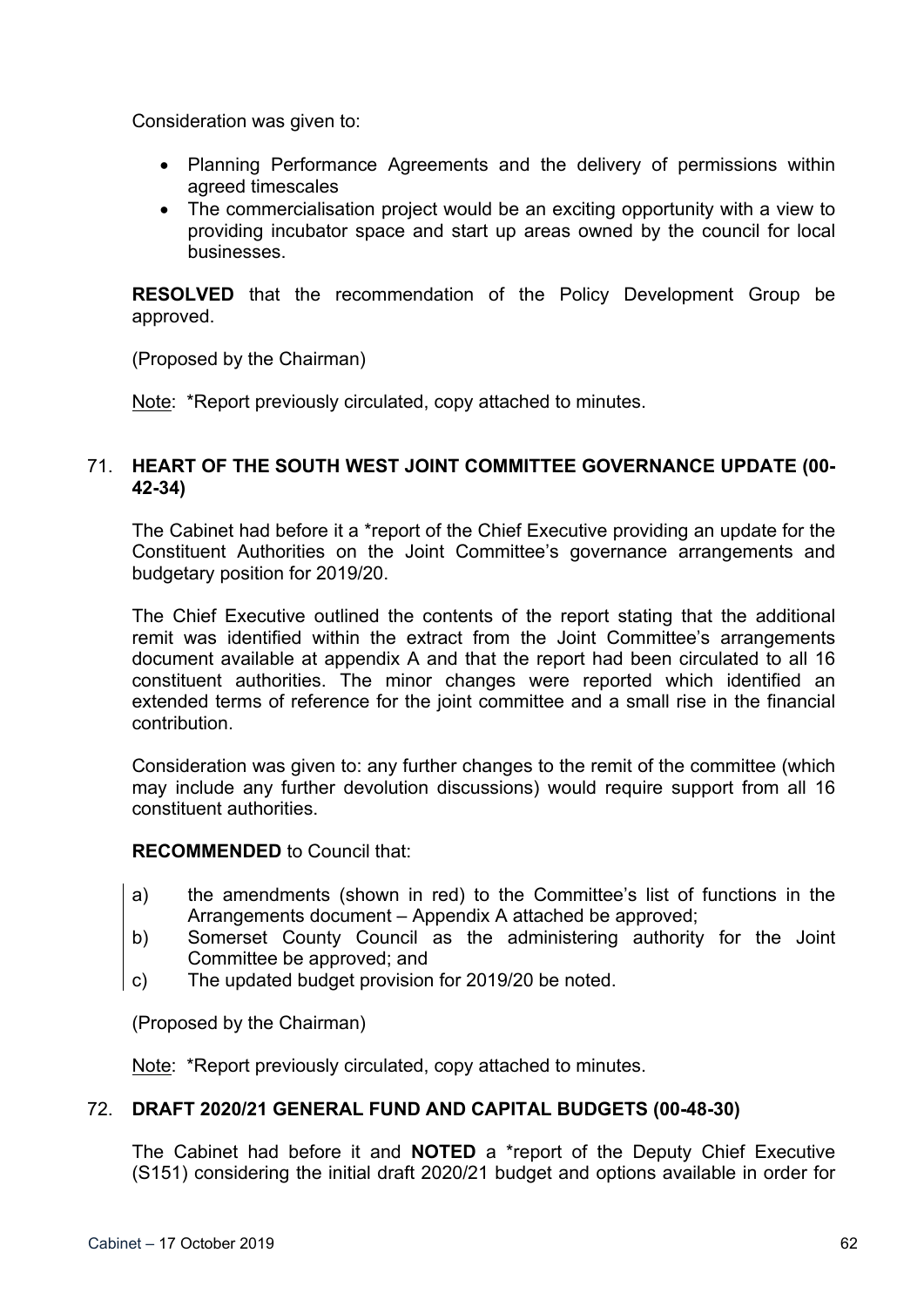the Council to set a balanced budget and requesting agreement for a future strategy for further budget reductions for 2021/22 onwards.

The Cabinet Member for Finance outlined the contents of the report stating that this was the start of the process to form a balanced budget for 2020/21. Due to the pressure of Brexit, the Government had been unable to consider the Fair Funding Review and Business Rates reset and had confirmed that they would only issue a one-year settlement; this had an inevitable impact on the ability to forecast for future years. The initial aggregation of all service budgets which included assumptions currently indicated a General Fund budget gap of £346k and table 1 within the report showed the main budget variances affecting 2020/21. In compiling the 2020/21 draft budget, officers had also examined budget performance during 2019/20 and then made relevant budget corrections for staffing changes, levels of income, and changes in legislation and increases in inflation. A public budget consultation exercise would take place for a 6 week period which would provide valuable feedback to inform future spending plans. He referred to the Medium term Financial Plan and the proposed £1.4m budget gap.

Consideration was given to:

- The dates for the public consultation
- The budget gap proposed for 2021/22 and whether savings needed to be made earlier

Note: \*Report previously circulated, copy attached to minutes.

### 73. **MEDIUM TERM FINANCIAL PLAN (00-58-19)**

The Cabinet had before it a \*report of the Deputy Chief Executive (S151) producing an updated Medium Term Financial Plan (MTFP) which takes account of the Council's key strategies (i.e. The Corporate Plan, Business Plans, Treasury Management Plan, Asset Management Plan, Work Force Plan and Capital Strategy) and demonstrates that it has the financial resources to deliver the Corporate Plan.

The Cabinet Member for Finance outlined the contents of the report stating that the MTFP had been considered alongside the draft budget and that the plan had to consider assumptions for future funding, unavoidable costs, such as pay increases, inflation and service pressures associated with new legislation, investment receipts and fee/charges levels and also considered and made assumptions regarding future levels of council tax. He highlighted the proposed budget gap for 2023/24 and the need to retain and protect fundamental services.

**RESOLVED** that the updated Medium Term Financial Plan be noted and that the proposals as outlined in paragraph 8.2 of the report be endorsed.

(Proposed by the Chairman)

Note: \*Report previously circulated, copy attached to minutes.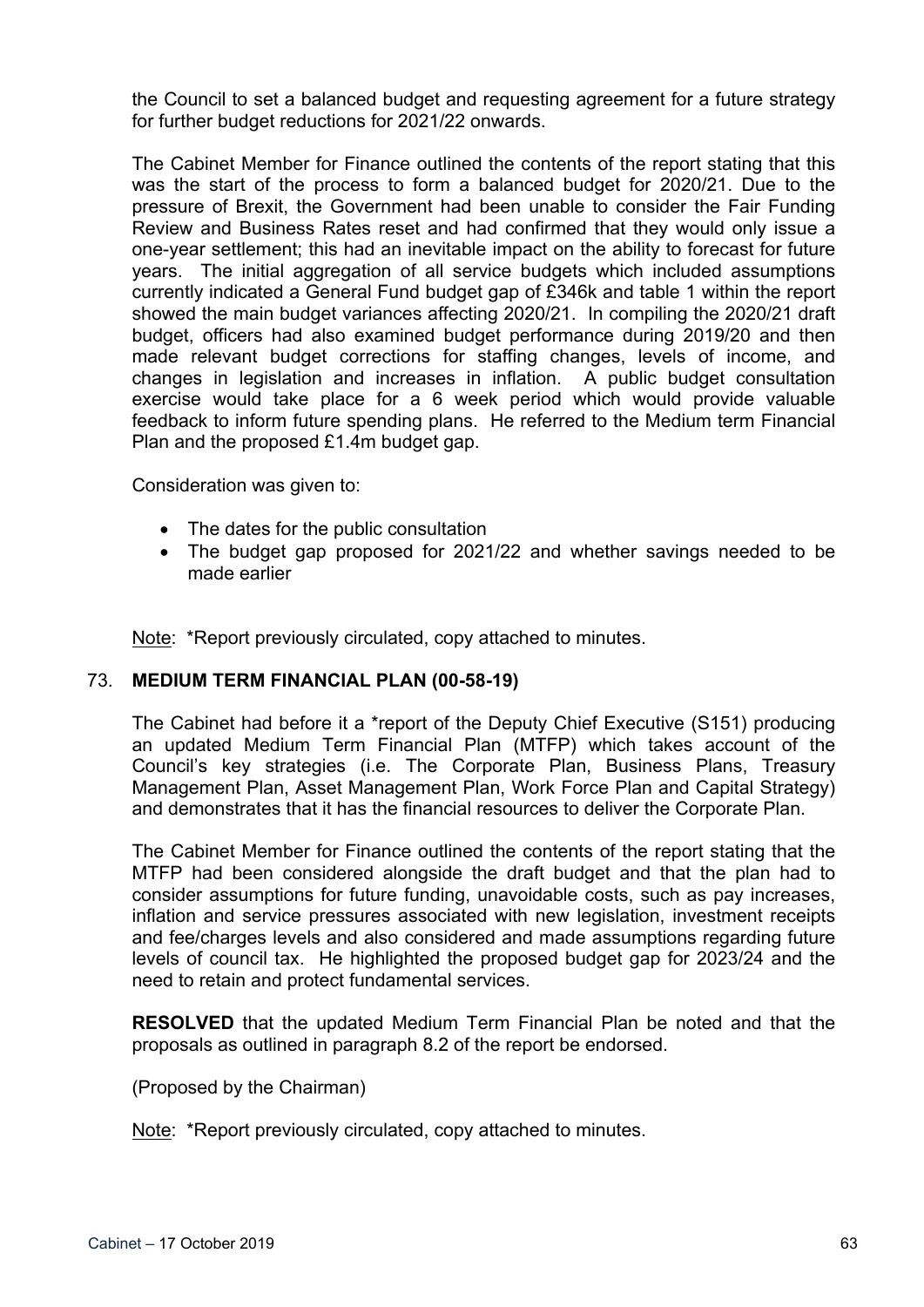## 74. **TREASURY MANAGEMENT STRATEGY AND MID YEAR REVIEW (1-02-19)**

The Cabinet had before it a \*report of the Deputy Chief Executive (S151) informing it of the treasury performance during the first six months of 2019/20 and requesting agreement on the ongoing deposit strategy for the remainder of 2019/20 also to review compliance with Treasury and Prudential Limits for 2019/20.

The Cabinet Member for Finance outlined the contents of the report stating that it fully considered 3 Rivers Development Limited and the slippage in the capital programme. He highlighted the forecast for year end and the additional income which would be split between the HRA and General Fund, along with the issues of Brexit and its impact on treasury uncertainty if interest rates reduced. There had been no additional borrowing in the current year. The Leader asked how the increase in the PWLB interest rate would mpact on short term loans.

Consideration was given to recent investments and the rise in interest rates from the PWLB.

**RECOMMENDED** to Council that a continuation of the current policy outlined at paragraphs 6.0 - 6.5 of the report be agreed and that the changes to the Capital Financing Requirement, Operation Boundaries and Authorised Limits for the next 3 years at paragraphs 4.3 - 4.5 be approved

(Proposed by the Chairman)

Note: \*Report previously circulated, copy attached to minutes.

### 75. **FINANCIAL MONITORING (1-07-26)**

The Deputy Chief Executive (S151) provided a verbal report on financial monitoring to date stating that the proposed end of year overspend of £389k had been reduced to circa £200k since the last meeting, this had been helped by a solar array planning application, clarification from Devon County Council with regard to the shared saving agreement, the treasury performance was £80k better than budget and there had been significant business rate growth in the year. The positive Housing Revenue Fund remained unaltered and that a detailed written report would be available for the next meeting.

### 76. **PERFORMANCE AND RISK (1-10-35)**

The Cabinet had before it and **NOTED** a \* report of the Director of Corporate Affairs and Business Transformation providing Members with an update on the performance against the Corporate Plan and local service targets.

The Leader outlined the contents of the report.

Consideration was given to:

- Council house completions to the end of August and current data
- Empty shops in the main towns
- Businesses in transit in Cullompton
- National high-street figures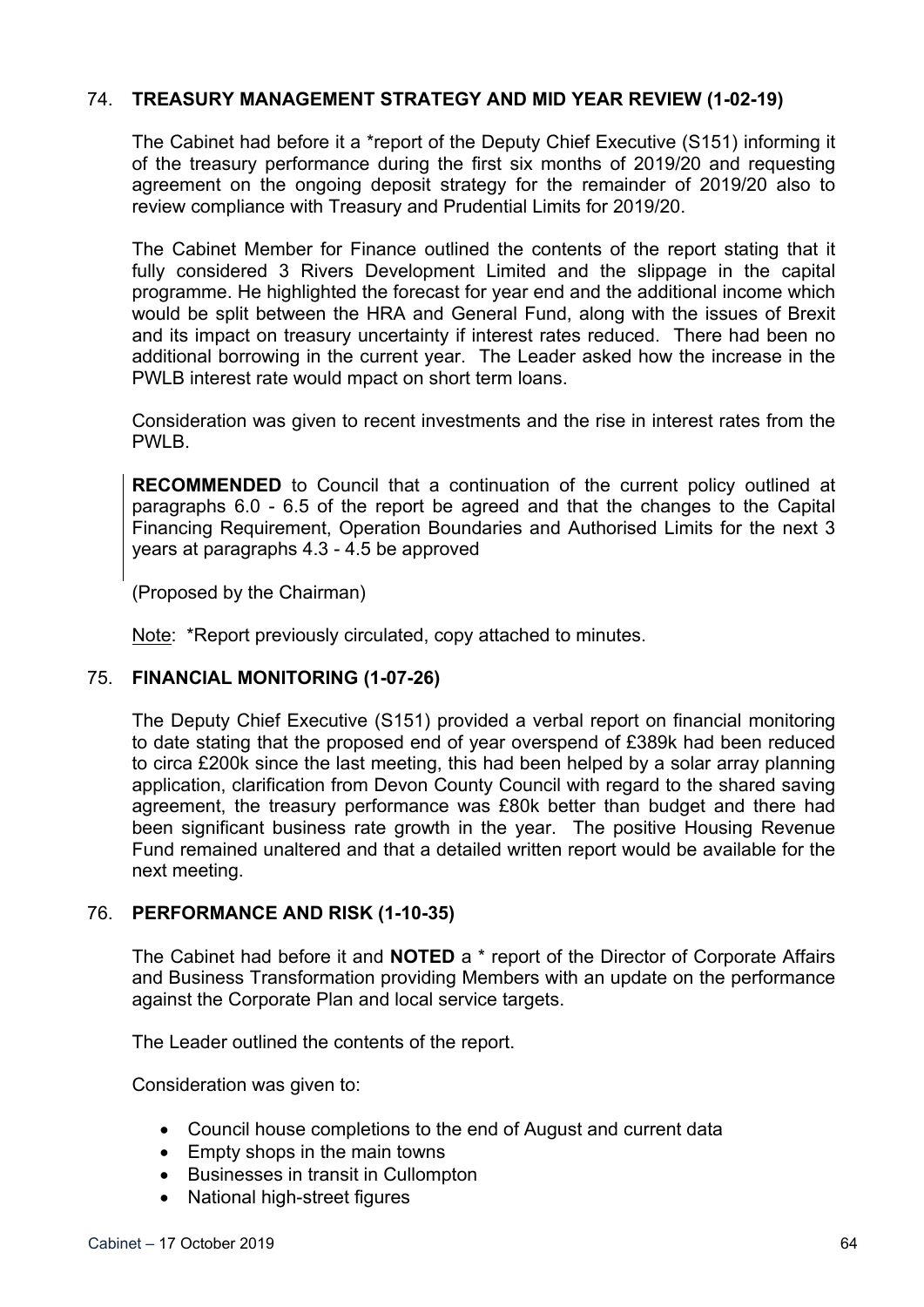- Investment in the towns through funding opportunities
- The number of current vacancies in Market Walk
- Risk management for 3 Rivers Development Limited and the current audit taking place
- The revised sickness policy
- The number of business rate accounts

Note: \* Report previously circulated, copy attached to minutes.

# 77. **ANNUAL REPORT OF COMPLAINTS, COMMENTS AND COMPLIMENTS (1-24- 39)**

The Cabinet had before it and **NOTED** a \*report of the Group Manager for Business Transformation and Customer Engagement providing the annual report of complaints, comments and compliments received as part of the 1.6 million contacts with customers in 2018/19.

The Cabinet Member for the Working Environment and Support Services outlined the contents of the report highlighting the annual number of contacts with customers and how that contact was made. The report also contained the annual Ombudsman report which outlined 18 complaints, 3 of which had resulted in investigation and 1 complaint had been upheld.

Consideration was given to:

- In order to give context, the number of complaints (0.0034%) with regard to waste collection against the number of waste pick ups per annum (3 million)
- The need to highlight trends through information rather than the provision of snapshots

Note: \*Report previously circulated copy attached to minutes.

### 78. **CABINET MEMBER DECISION/S (1-27-23)**

The following decisions made by Cabinet Members were **NOTED**:

### **a) Cabinet Member for Planning and Economic Regeneration:**

Review of Market Tolls - the current Schedule of Tolls for Tiverton Pannier Market remains unchanged in year 2019/20 at the level set for the year 2018/19.

REASON FOR DECISION - Market Tolls, as set out in the Schedule of Tolls, are reviewed on an annual basis. No increases in tolls are proposed for the next financial year.

### **b) Cabinet Member for Finance**

To give Crediton, Cullompton, Tiverton free car parking for three Saturdays in December leading up to Christmas  $(7<sup>th</sup>, 14<sup>th</sup> 21<sup>st</sup>)$  plus a fourth day coinciding with the town's Christmas light switch-on event. (Saturday 23<sup>rd</sup> November